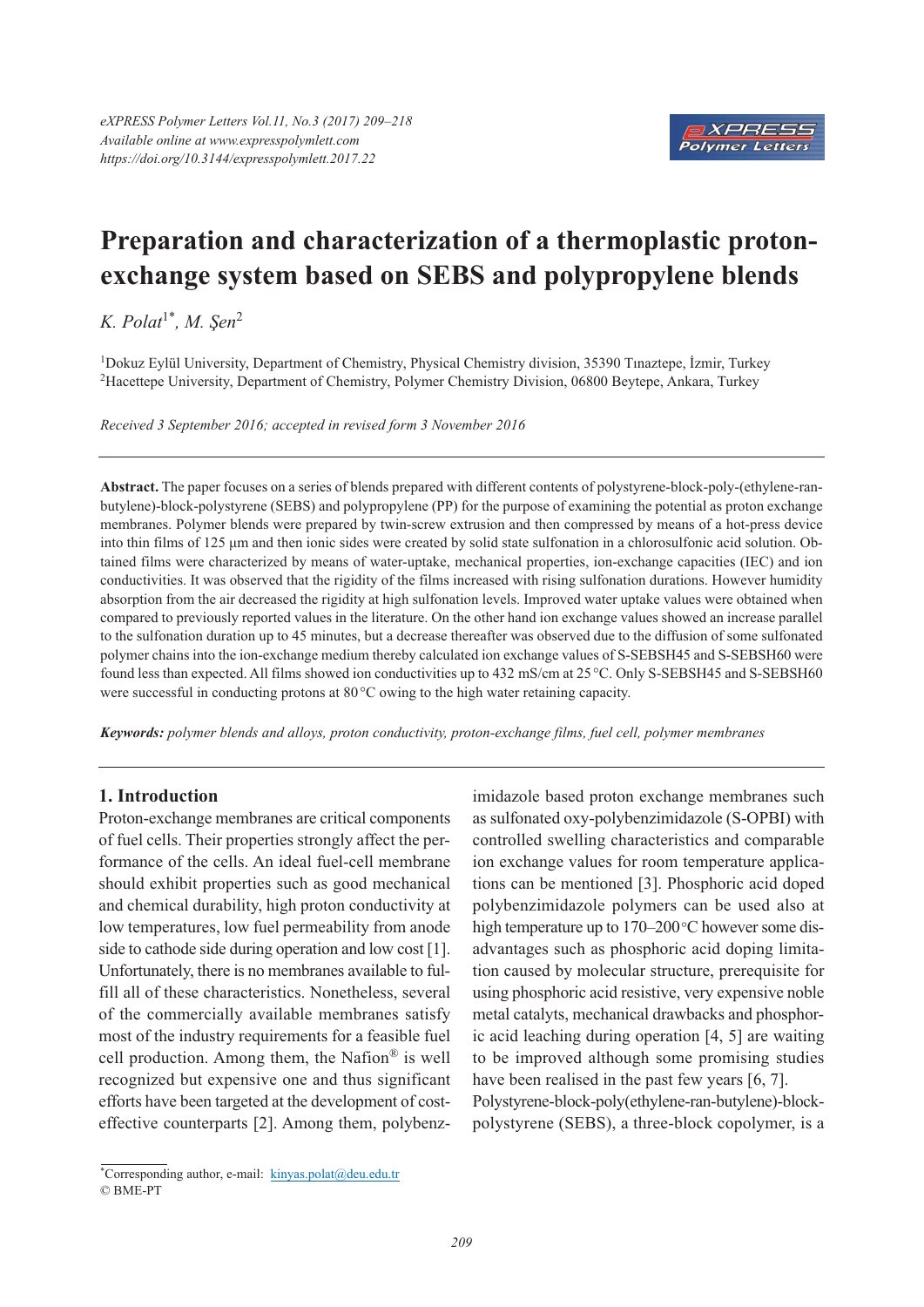potentially cheaper alternative to Nafion® owing to its abundance, low cost and its ability of exhibiting elastomer/thermoplastic duality for an easy processing [8]. Although SEBS allows high proton conduction through the sulfonation of the styrene units, difficulties in film casting of its pure form and the high water uptake of sulfonated SEBS in the presence of water hinders the efforts to convert it to a proton-exchange film [9, 10]. Nonetheless, several studies observed low water uptake and good mechanical properties by blending SEBS with hydrophobic polymers such as polyvinylidene fluoride (PVDF) or high-density polyethylene [11, 12]. However, these studies failed to provide evidence for the stability of such blends, which results in highly incompatible components, before and after sulfonation.

SEBS can actually form compatible blends other than PVDF and high density polyethylene (HDPE), and one such well-known industrial blend of the SEBS consists of polypropylene and wax which is used in household devices and automobile parts due to its superior properties over SEBS or PP, i.e. easy processability, high compatibility and mechanical stability [13]. Venestra *et al.* [14] showed that such blends maintain a co-continuous morphology when SEBS content is more than 20%, and a droplet–matrix morphology if the SEBS content is less than 20% at 190°C annealing temperature. Mae and Omiya [15] showed that blends with less than 20% SEBS content exhibit crazing, whereas crazing is absent for SEBS content higher than 20% owing to morphology changes. Ohlsson *et al*. [16] observed that blends with co-continuous morphology have elastomeric behaviour but fail to maintain this behaviour when the droplet–matrix morphology is dominant. A more detailed analysis of the characteristics of such blends has been performed by Sengupta and Noordermeer [17] who prepared all possible combinations of SEBS/ PP/WAX blends and found that tensile strength decreased as the wax content increased. In contrast, the tensile strength and *E*-modulus increased by addition of PP up to 35–40%. However, this was not observed at higher PP content. The effect of SEBS content strongly depended on the dimensions of SEBS domains in the matrix and the amount of applied shear stress exerted in the preparation steps. An increase in shear stress reduces the domain size, which results in higher elongation and higher tensile strength.

To the best of our knowledge, no study has focused on the possibility of using the low cost and readily available blends of SEBS with PP in proton-exchange film preparation. Hence, we examined these blends as promising proton-exchange films that might be used in fuel cell applications. For this purpose, we produced two blends differing in SEBS, PP and wax composition. The first, SEBSL consisted of 35% SEBS, 10% PP, 54% wax and 1% stabilizer, whereas the second, SEBSH consisted of 70% SEBS, 5% PP, 24,5% wax and 0.5% stabilizer. PP used to increase solvent resistance, mechanical strength and optical transparency. The purpose of using wax in the blend was the processing aid. The stabilizer was used for preventing thermo-oxidative degradation.

## **2. Experimental**

## **2.1. Materials**

SEBS (kinematic viscosity: 1500 cP) consisting of  $31.5\%$  (w/w) styrene and  $68.5\%$  (w/w) ethylenebutylene obtained from Kraton Performance Polymers Inc., Texas, USA with a molecular weight of 95000 g/mol. Wax (Finewax EI) was purchased from Fine Organics, Mumbai, India. Polypropylene PP (MH 418) was purchased from Petkim Petrokimya Holding A.Ş, İzmir, Turkey, having 4–6 g/10 min melt flow index. Stabilizer (Irganox) which is made up of pentaerythritol tetrakis(3-(3,5-di-tert-butyl-4 hydroxyphenyl)propionate) in the form of granules with a melting point of 85 °C was purchased from BASF S.A. Chlorosulfonic acid and 1,2-dichloroethane was purchased from Sigma-Aldrich Co. LLC. and Merck & Co., respectively.

## **2.2. Preparation of films**

Components of the blends were mixed mechanically and extruded into films by using a Reomex OS model (Thermo–Haake) laboratory-type twin screw extruder at 80 g/min feeding speed, and the average retaining time in the extruder barrel was adjusted to 1 min [13–15]. The temperature of the extruder was kept at  $180^{\circ}$ C at the entrance,  $210^{\circ}$ C in the middle and 180°C at the exit. The maximum die slit distance at the exit was 500 µm. To obtain further thinner films a rolling-stretching unit was placed in front of the die at 30 cm distance and therefore films could further be drawn to 300 µm. Eventually 125 µm thickness was obtained by using hot-press machine at 4.107 Pa and 190 °C for 1 min [18].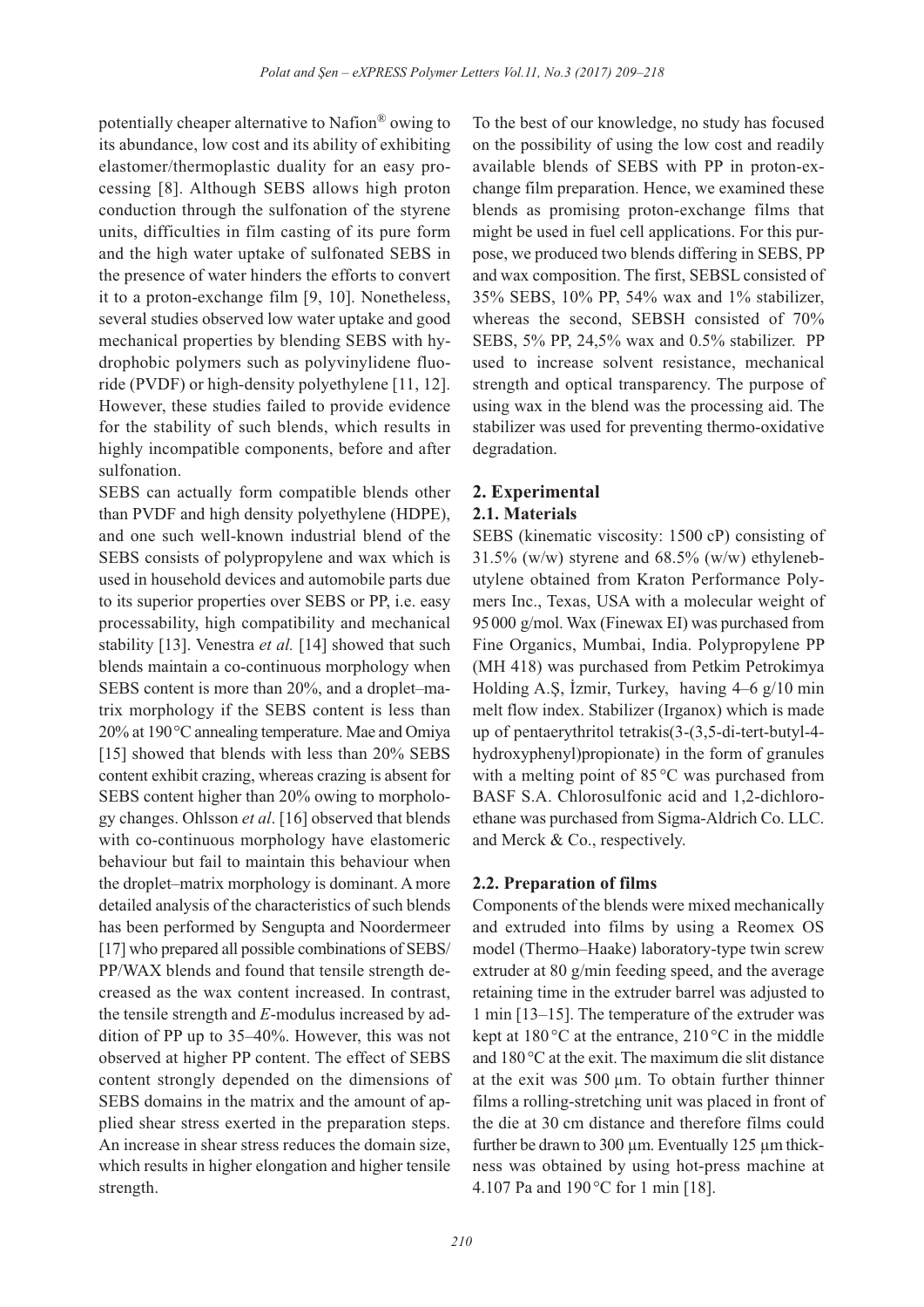#### **2.3. Preparation of sulfonated films**

Sulfonation of the styrene side-units means that the replacement of  $(-H)$  atoms with the  $(-SO<sub>3</sub>)$  groups on the benzene rings in SEBS chains as much as possible. This creates proton conduction sides for the protons. SEBSL and SEBSH films were thus sulfonated by immersing in 0.9 M chlorosulfonic acid solution in 1,2-dichloroethane for several durations at 4 °C without sunlight. Films were then neutralized as soon as taken out of from sulfonation solution by immersing into methanol–water mixture and then washed throughly with excess deionized water. The sulfonated films were kept in water for subsequent analysis [11]. Figure 1 illustrates the structural formula of sulfonated SEBS (S-SEBS). Names of the sulfonated films bear a (S-) prefix for indication of sulfonated films and a number as a suffix showing their sulfonation durations in minutes. Representative photograps of dried sulfonated films are given in Figure 2, as the sulfonation degree increased, the color of the films become darker.

#### **2.4. Proton conductivity measurements**

Proton conductivity was measured in a fuel-cell test device (Teledyne Medusa) by using a setup including Solartron SI 1260 frequency gain analyzer, a Solartron SI 1287 electrochemical interface and a fourprobe in-plane conductivity test cell. The sulfonated films were equilibrated in deionized water for 24 hours and then placed in test cell which is kept at 100% humidity level by circulating humidified nitrogen gas. Conductivity was measured between 0.1 and



**Figure 1.** Structure of S-SEBS



S-SEBSH2



100 Hz where the applied AC voltage was maintained at 10 mV [9–12] at 25 and 80 °C.

#### **2.5. Thermal stability measurements**

Thermal stabilities of the films were evaluated by thermal analysis via Perkin Elmer (Pyris 1 TGA) by heating in nitrogen atmosphere at 20 °C/min up to  $600^{\circ}$ C.

## **3. Results and discussion 3.1. ATR–FTIR characterization**

FTIR spectra of the membranes were collected by using a Nicolet 6700 spectrometer with an ATR module from 400 to 4000  $cm^{-1}$  in 64 scans. Figure 3 shows the FTIR spectrum for the SEBSH blend.

The absorbance at  $696 \text{ cm}^{-1}$  represents the out-ofplane bending of C–H bonds in the aromatic ring [14]. The absorbance at  $1455 \text{ cm}^{-1}$  is attributed to the asymmetric stretching of  $C-H$  bonds in the  $CH<sub>3</sub>$ groups of the ethylene–butylene blocks in SEBS and PP. The peak at  $1372 \text{ cm}^{-1}$  represents the deformation vibrations of the C–H bonds in the  $CH<sub>2</sub>$  groups [19, 20]. The absorptions at 2850 and 2921 cm<sup>-1</sup> belong to the symmetric and asymmetric vibrations of the C–H bonds in the CH<sub>2</sub> groups, respectively [21]. After sulfonation, several new peaks are observed, as shown in Figure 4 for the S-SEBSH2. The absorbance at  $6721$ , 1124 and 1164 cm<sup>-1</sup> is due to the vibrations of the sulfonic acid groups in the aromatic rings following the sulfonation reaction. The peaks at 1006 and 1035  $cm^{-1}$  represent the vibrations of the substituted aromatic ring [9]. The wide absorbance peak between  $3200-3600$  cm<sup>-1</sup> is attributed to the O–H bond vibrations [22]. The assessment of the FTIR spectra suggests that the sulfonation was successfully carried out.

#### **3.2. Mechanical characterization**

The mechanical properties of the films were tested by means of Zwick Z010 tensile tester and a Zwick

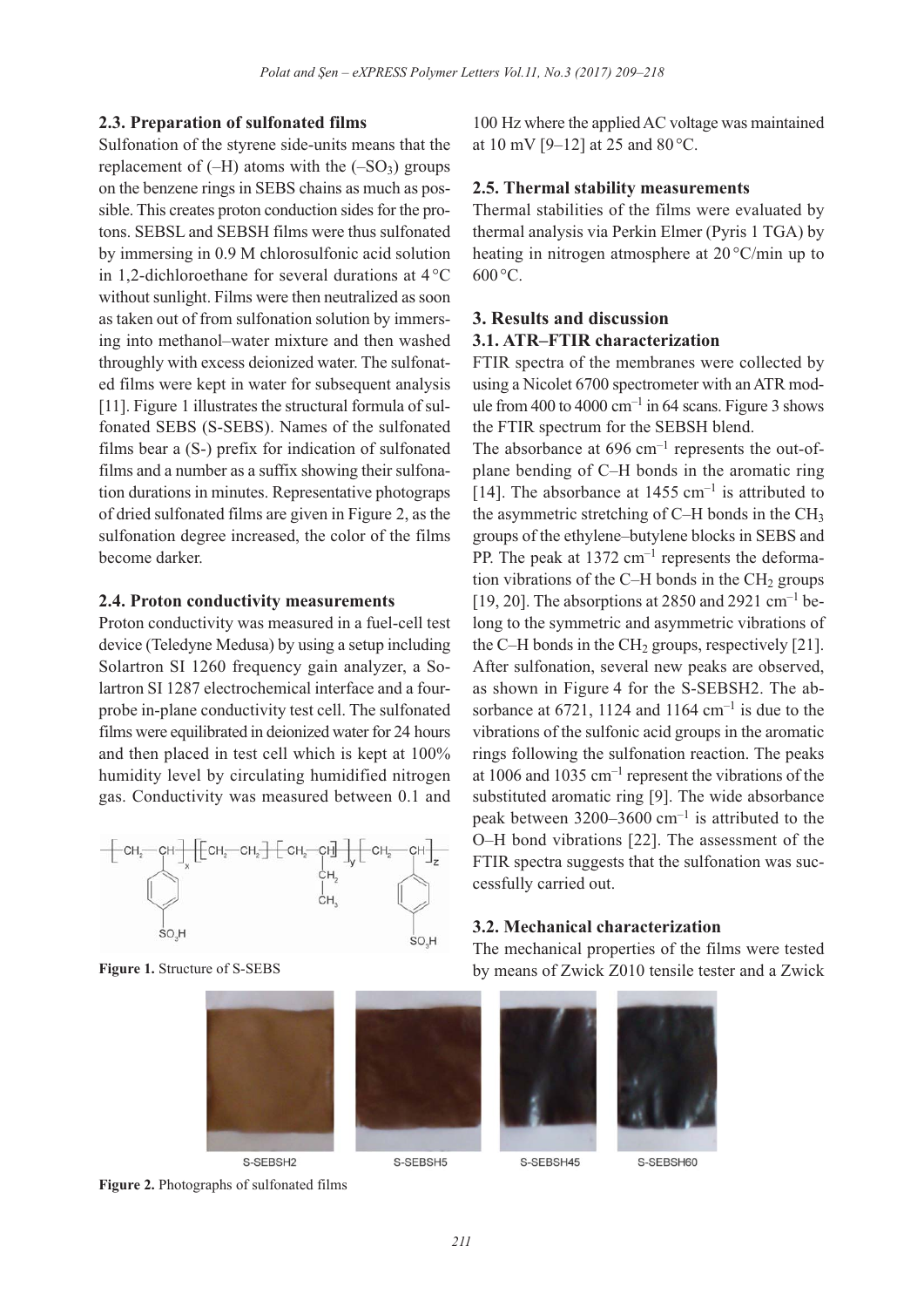

**Figure 3.** FTIR spectrum for the SEBSH



**Figure 4.** FTIR spectrum of the S-SEBSH2

B.005 (ISO 37) specimen cutting mold. The length of specimen cutting mold was 2 cm. Mechanical test results for the samples were given in Table 1.

As shown in Table 1, *E*-modulus value for SEBSL is almost two times greater than SEBSH due to the rigidity enhancement introduced by higher PP content. There is a linear increase in the *E*-modulus (rigidity) values with increasing sulfonation in all of the films except S-SEBSH60 in which the value is less than expected. Some degradation is believed to be responsible for this drop at longer sulfonation durations due to the very corrosive nature of the chlorosulfonic acid. The same situation is valid for the fracture stress. *E*-modulus values of SEBSL and SEBSH films drastically increased when they sulfonated. Sulfonation increases the *E*-modulus values approximately ten times when compared to the non-sulfonated forms of the films, S-SEBSL2/3/4/5 films showed higher *E*-modulus values than that of S-SEBSH2/3/4/5/45/60 films although their sulfonation degrees are lower, which shows that contribution of PP was not overcome by sulfonation. The possible reason might be moisture absorption from air since highly sulfonated films are expected to absorb much moisture, which softens them and undermines the mechanical strength. It was observed that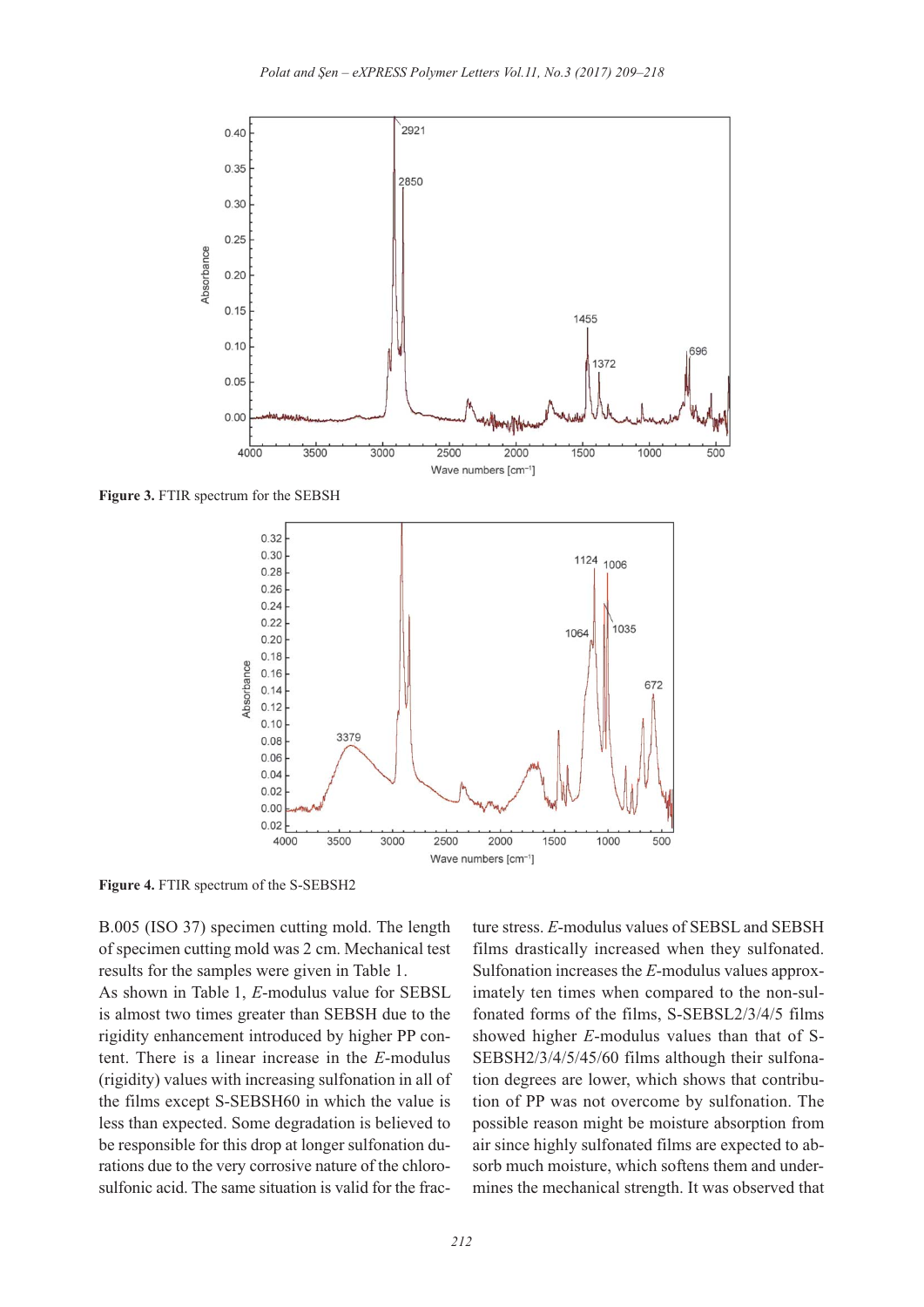| <b>Film names</b> | <b>SEBS</b>  | PP                       | Wax               | <b>Sulfonation</b>       | <b>Sulfonation</b>       | $E$ -modulus | <b>Elongation at break</b> | <b>Fracture stress</b> |
|-------------------|--------------|--------------------------|-------------------|--------------------------|--------------------------|--------------|----------------------------|------------------------|
|                   | $[\%]$       | [%]                      | $\left[\%\right]$ | [min]                    | [%]                      | [MPa]        | $[\%]$                     | [MPa]                  |
| S-SEBSL2          | 35           | 10                       | 54.0              | 2                        | 8.55                     | 51.5         | 575                        | 25.5                   |
| S-SEBSL3          | 35           | 10                       | 54.0              | 3                        | 9.51                     | 54.4         | 595                        | 27.1                   |
| S-SEBSL4          | 35           | 10                       | 54.0              | $\overline{4}$           | 11.40                    | 67.8         | 537                        | 27.6                   |
| S-SEBSL5          | 35           | 10                       | 54.0              | 5                        | 12.40                    | 78.0         | 477                        | 30.8                   |
| S-SEBSH2          | 70           | 5                        | 24.5              | $\overline{2}$           | 40.80                    | 20.2         | 789                        | 24.3                   |
| S-SEBSH3          | 70           | 5                        | 24.5              | 3                        | 64.50                    | 27.0         | 593                        | 18.8                   |
| S-SEBSH4          | 70           | 5                        | 24.5              | $\overline{4}$           | 65.20                    | 29.0         | 554                        | 19.0                   |
| S-SEBSH5          | 70           | 5                        | 24.5              | 5                        | 97.50                    | 33.0         | 504                        | 18.1                   |
| S-SEBSH45         | 70           | 5.                       | 24.5              | 45                       | 87.30                    | 35.0         | 406                        | 21.8                   |
| S-SEBSH60         | 70           | 5                        | 24.5              | 60                       | 76.40                    | 32.0         | 311                        | 13.7                   |
| <b>SEBSL</b>      | 35           | 10                       | 54.0              | $\qquad \qquad =$        | $\overline{\phantom{0}}$ | 6.0          | 1406                       | 14.9                   |
| <b>SEBSH</b>      | 70           | 5                        | 24.5              | $\qquad \qquad -$        | —                        | 3.4          | 1461                       | 18.2                   |
| Pure SEBS         | 100          | $\theta$                 | $\Omega$          | $\overline{\phantom{a}}$ | $\overline{\phantom{0}}$ | 2.7          | 1148                       | 42.0                   |
| PP                | $\mathbf{0}$ | $\overline{\phantom{m}}$ | $\mathbf{0}$      |                          | $\overline{\phantom{0}}$ | 1800.0       | 150                        | 30.0                   |

**Table 1.** Mechanical properties

fracture stress influenced also in the same way. As we look at the elongation values, there is a descending relationship with sulfonation. For SEBSL and SEBSH blends, we see high elongation owing to their elastomeric nature. Unfortunately, the rigidity introduced by sulfonation caused some loss of elastomeric character of the films reducing the elongation values almost to half of SEBSL and SEBSH films have. This situation can also be associated with the formation of phase segregation tunnels between hydrophilic sulfonated styrene groups and hydrophobic aliphatic chains of PP that weakens the mechanical durability [23].

## **3.3. Sulfonation degree, water uptake, ion-exchange capacity (IEC) and thermal stability**

Sulfonation degree is calculated by using available styrene groups in the membranes and weight increase after sulfonation. Sulfonated styrene groups is determined by weight increase  $(SO<sub>3</sub>$  group is responsible for weight increase) as described in the Equation (1):

Sulfonation degree [
$$
\%
$$
] = (1)  
\n
$$
= \frac{M_{\text{bs}} \cdot \frac{\text{styrene block percentage}}{\text{styrene block molecular weight}}}{M_{\text{was}} - M_{\text{bs}}} \cdot 100
$$
\nMolecular weight of SO<sub>3</sub>

where  $M_{bs}$  membrane weight before sulfonation, *M*was membrane weight after sulfonation.

Membranes were kept in deionized water for one day and then re-weighed to determine the water uptake [9–12]. The film water uptake is the amount of water absorbed by the dry film and is calculated using Equation (2):

$$
\varphi = \frac{W_1 - W_k}{W_k} \cdot 100\tag{2}
$$

where φ represents the water uptake percentage of the film,  $W_1$  is the weight of the soaked film and  $W_k$ is the weight of its dry form.

The films were immersed in 1 M KCl solution for one day and titrated with 0.0084 M NaOH solution to determine the ion-exchange capacity (IEC). IEC is the mole number of sulfonic acid groups per unit weight of the film and calculated by using Equation (3):

$$
IEC = \frac{M_{\text{NaOH}} \cdot V_{\text{NaOH}}}{W_{\text{memb}}}
$$
(3)

where  $M_{\text{NaOH}}$  is the concentration of the NaOH solution,  $V_{\text{NaOH}}$  is the volume used in the titration of the sample and  $W_{\text{memb}}$  is the weight of the dry film. Corresponding data listed in Table 2. As suggested in the table, water uptake values of the S-SEBSL2/3/ 4/5 films show a regular increment from 28.1 to 45.9% with sulfonation, which is verified by an increase in percentage sulfonation values. However, this trend seems to be not supported by a regular increase in IEC values, which displays first an increase up to 3 minutes of sulfonation and then a decrease in going from 4 to 5 minutes of sulfonation. This decreasing trend in IEC values attributed to the unwanted diffusion of some sulfonated polymer chains into the NaOH solution into which films immersed for ion-exchange measurement, consequently ion exchange calculation gave lower values. In this point SEM EDX figures (Figure 6) were collected from the cross section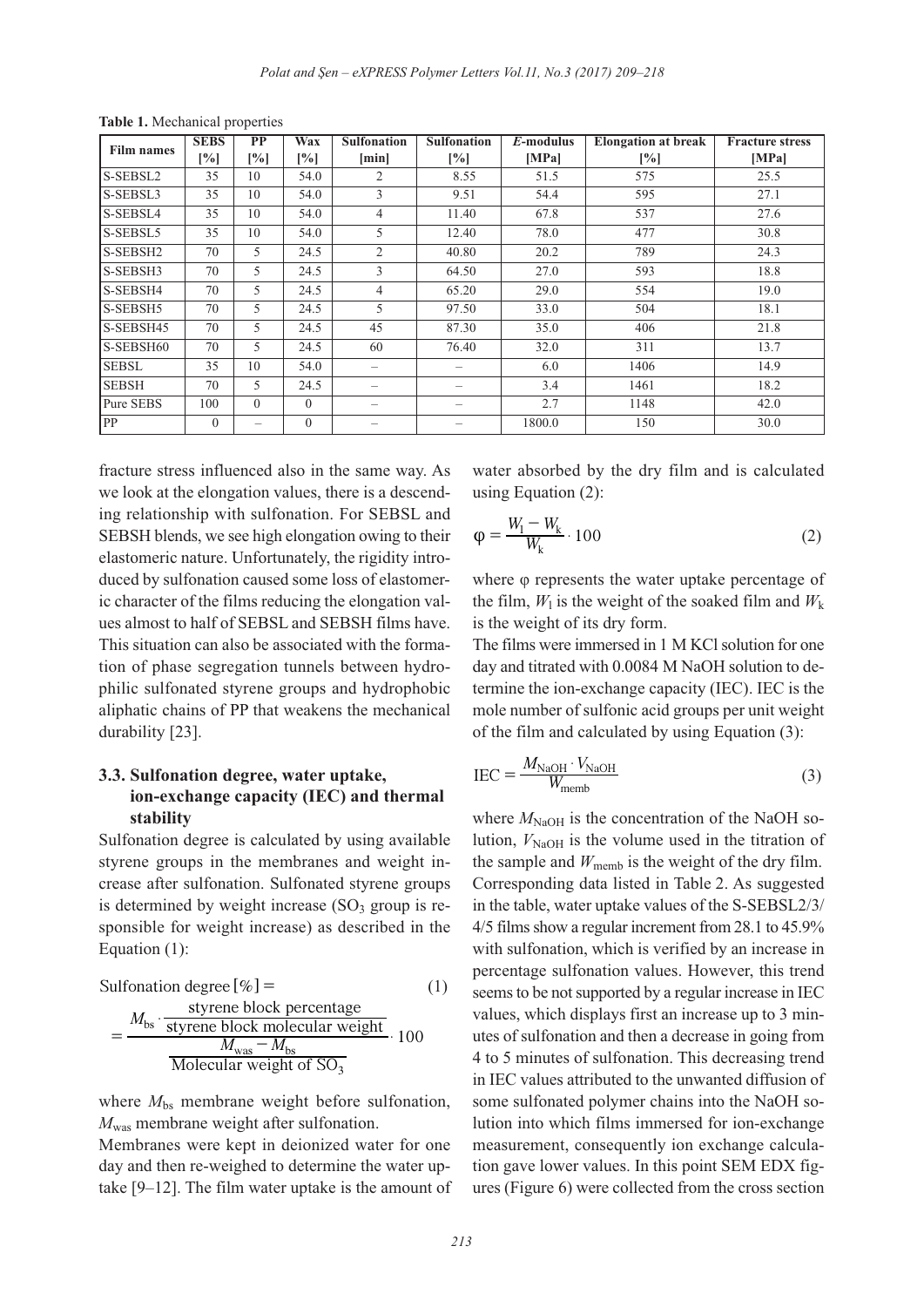| <b>Film names</b>  | <b>Sulfonation</b> | <b>Sulfonation</b> | IEC      | Water uptake |
|--------------------|--------------------|--------------------|----------|--------------|
|                    | [min]              | $\lceil\% \rceil$  | [meq/gr] | [%]          |
| S-SEBSL2           | 2                  | 8.55               | 0.59     | 28.1         |
| S-SEBSL3           | 3                  | 9.51               | 0.78     | 32.9         |
| S-SEBSL4           | $\overline{4}$     | 11.40              | 0.66     | 33.3         |
| S-SEBSL5           | 5                  | 12.40              | 0.61     | 45.9         |
| S-SEBSH2           | $\overline{2}$     | 40.80              | 0.82     | 76.3         |
| S-SEBSH3           | 3                  | 64.50              | 1.16     | 102.0        |
| S-SEBSH4           | $\overline{4}$     | 65.20              | 1.29     | 118.0        |
| S-SEBSH5           | 5                  | 97.50              | 1.62     | 112.0        |
| S-SEBSH45          | 45                 | 87.30              | 1.55     | 114.0        |
| S-SEBSH60          | 60                 | 76.40              | 1.35     | 121.0        |
| Nafion 112 [6]     | -                  |                    | 0.74     |              |
| Nafion 117 [6, 19] |                    |                    | 0.90     | 80.0         |
| <b>SEBS</b> [19]   |                    | 55.00              |          | 400.0        |

**Table 2.** IEC and water uptake [%] for sulfonated membranes

of the membranes in order to eliminate the possibility of surface sulfonation. Green color represents sulfur atoms and red color shows carbon atom from cross-section of the membranes. As can be observed from the EDX figures, sulfonation showed a depth profile rather than only surface sulfonation.

Although similar behaviour is valid for the films of S-SEBSH2/3/4/5/45/60, there is an additional effect of possible degradation by means of benzene sulfonic acid group's elimination in S-SEBSH60 at longer durations due to the corrosive nature of chlorosulfonic acid therefore decreasing the amount of detectable acid sides. This situation results in lower percentage sulfonation values, IECs and lower water uptake values than expected as seen in the Table 2. Another point to be indicated here is that the IEC values obtained for all of the films are close or superior to those of Nafion 112 and Nafion 117 membranes. Despite their high sulfonation level water uptake values of the films showed much smaller values than the reported one (400%) of pure SEBS in the study of Serpico *et al.* [24] and comparable to the Nafion 117 which could make them promising alternative in this respect.

Thermal stability which is another valuable indication of functional durability for high temperature applications in which elimination temperature of sulfonic acid groups and the maximum temperature of decomposition can be determined. In Table 3, thermal behaviours of some selected films are given. As can be observed from the first column of the table, degradation start temperature were between 380–  $425^{\circ}$ C which is far beyond the normal operating temperatures in fuel cells (about 25 or 80 °C). Thermograms of representative films are given in Fig-

**Table 3.** Thermal properties of the films

| <b>Film names</b>    | <b>Temperature of</b><br>degrdation start<br>[°C] | <b>Temperature of</b><br>maximum degredation<br>$\mathsf{C}$ |
|----------------------|---------------------------------------------------|--------------------------------------------------------------|
| S-SEBSL2             | 399                                               | 436                                                          |
| S-SEBSL3             | 398                                               | 442                                                          |
| S-SEBSL4             | 383                                               | 416                                                          |
| S-SEBSH <sub>2</sub> | 432                                               | 461                                                          |
| S-SEBSH5             | 425                                               | 452                                                          |
| S-SEBSH60            | 425                                               | 461                                                          |
| <b>SEBSL</b>         | 320                                               | 347                                                          |
| <b>SEBSH</b>         | 302                                               | 432                                                          |
| Pure SEBS            | 309                                               | 342                                                          |
| PP                   | 390                                               | 427                                                          |
| Wax                  | 270                                               | 339                                                          |

ure 5 in which benzene sulfonic acid elimination temperature is seen for all membranes at about 294 °C. Benzene sulfonic acid elimination is the main mechanisms of thermal degradation in these kinds of polymers. This reveals that prepared membranes will show a high thermal stability.

#### **3.4. Proton conductivity of sulfonated films**

Proton conductivity is an important characteristic of fuel-cell membranes and has to be maintained at high operating temperatures where the membrane moisture greatly decreases. Typical operating temperatures for a common fuel cell are 25 and 80°C. Therefore proton conductivites of selected films were measured at 25 and at 80 °C. As seen in Table 4, all films show proton conductivities at  $25^{\circ}$ C, which increase from 5.8 to 20.2 mS/cm for S-SEBSL2/5 films and 115 to 405 mS/cm for S-SEBSH45/60 films. Sulfonation produces a great number of sulfonated side groups and facilitates the proton hopping between adjacent  $(SO<sub>3</sub>)$  units which supports higher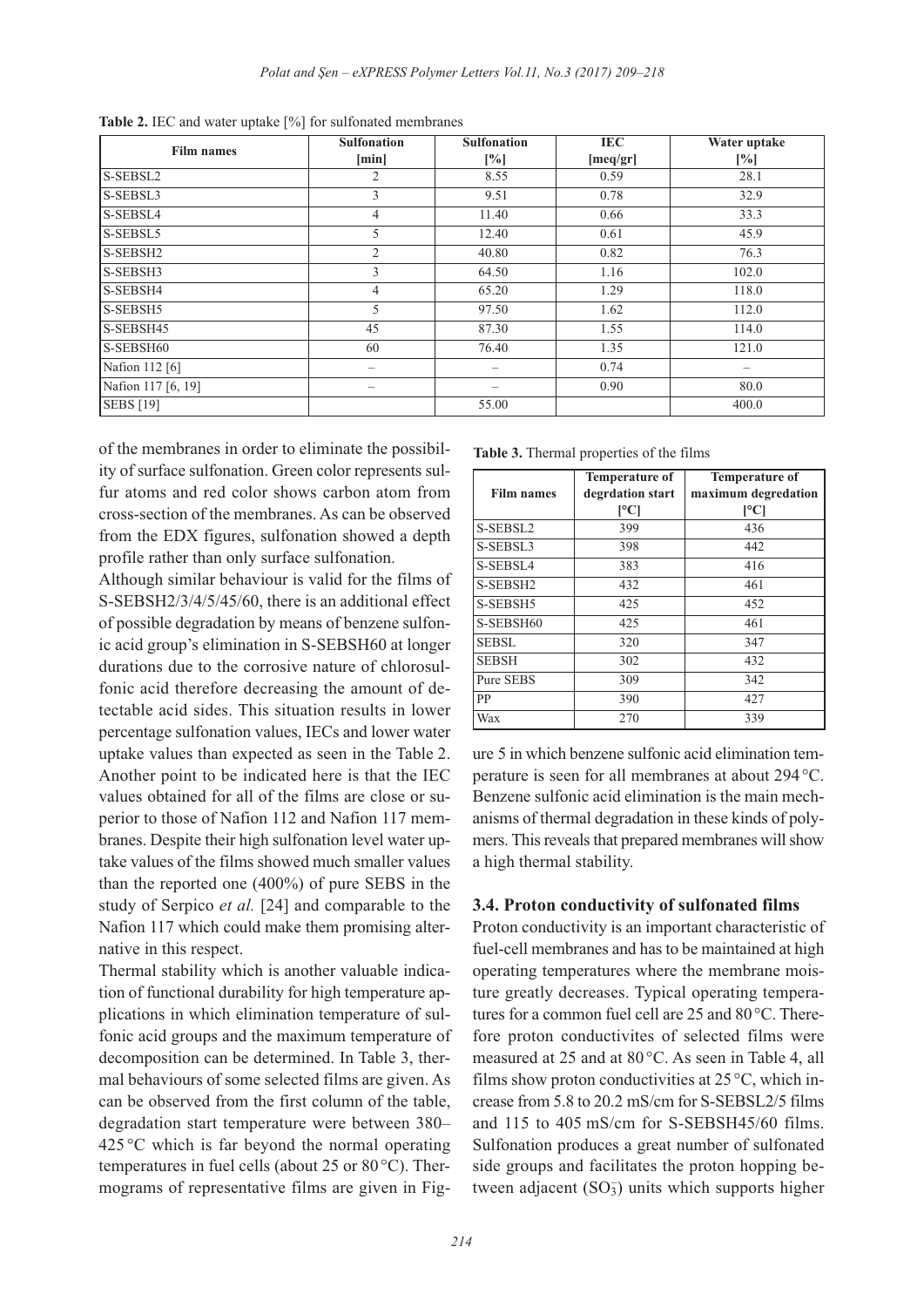

**Figure 5.** Thermograms of selected films a) S-SEBSL2, b) S-SEBSH60, c) S-SEBSL5, d)Comparison of benzene sulfonic acid elimination temperature for representative membranes



**Figure 6.** EDX analysis from the cross section of the membranes (green: sulfur atoms, red: carbon atoms), a) S\_SEBSL4, b) S-SEBSL5, c) S\_SEBSH45, d) S\_SEBSH60

proton conductivities [23]. Conductivities of the films were disappeared at 80°C. Only S-SEBSH45 and S-SEBSH60 films showed proton conductivity as a result of large number of benzene sulfonic acid groups, which attract water molecules and increases moisture content. Styrene sulfonic acid groups are not flex-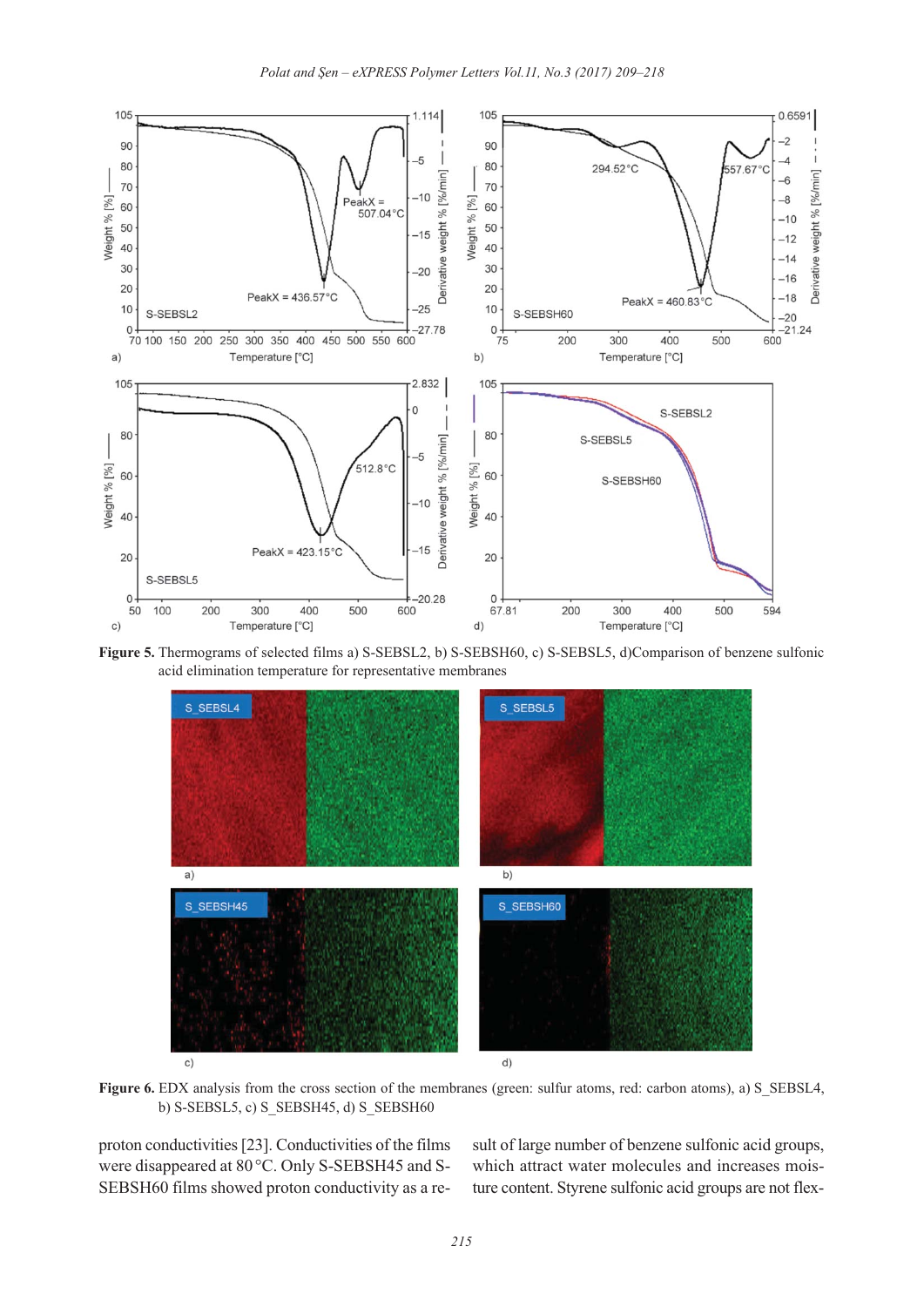| <b>Film names</b> | <b>Sulfonation</b><br>degree | <b>Sulfonation</b><br>time | <b>Proton conductivity</b><br>[mS/cm] |                |
|-------------------|------------------------------|----------------------------|---------------------------------------|----------------|
|                   | [%]                          | [min]                      | $25^{\circ}$ C                        | $80^{\circ}$ C |
| S-SEBSL2          | 8.5                          |                            | 5.8                                   |                |
| S-SEBSL5          | 12.4                         | 5                          | 20.2                                  |                |
| S-SEBSH2          | 40.8                         | $\mathfrak{D}$             | 115.0                                 |                |
| S-SEBSH45         | 87.3                         | 45                         | 432.0                                 | 27.2           |
| S-SEBSH60         | 76.4                         | 60                         | 405.0                                 | 44.3           |

**Table 4.** Proton conductivities of sulfonated films

ible side chains and do not make bending motion unlike the ether sulfonic acid groups in the Nafion, which easily bend and convey the protons although the membrane losses its whole moisture content. For this reason, if styrene sulfonic acid groups had a chance to bend, zero conductivity would not be the case from shifting 25 to 80 °C for S-SEBSL2, S-SEBSL5 and S-SEBSH2 [25].

## **3.5. Scanning electron microscope (SEM) images**

SEM images of the films were taken by using JSM 5610 scanning electron microscope at 10 kV beam voltage. As seen in the Figure 7, no microcrack formation due to high rigidity or possible phase segregation regions between hydrophobic PP/wax and hydrophilic sulfonated SEBS domains were observed. This situation suggest that sulfonated films may have a co-continuous morphology in which structurally unlike domains lies together.

## **4. Conclusions**

In this study it was shown that film casting difficulty of pristine SEBS was overcome by using its blend with PP and wax. SEBS/PP blends were successfully prepared by using a twin screw extruder and were converted to very thin films for use as a potential proton-conducting membranes as 125 µm thickness. By using hydrophobic PP and wax as process aid in the blend reduced the water uptake values significantly from the reported level. Young's modulus (*E*modulus) of the films showed an increasing tendency with sulfonation but due to moisture absorption, S-SEBSH2/3/4/5/45/60 films exhibited less rigidity than S-SEBSL2/3/4/5 films. Elongation values were found to be inversely proportional to the degree of sulfonation owing to phase segregation tunels and moisture absorption. A similiar tendency like *E*-modulus was observed in fracture stress values when sulfonation degree is increased in the range S-SEBSL2/3/4/5. However a meaningfull change was not obtained for S-SEBSH2/3/4/5/45/60 films due to high water absorption from air during measurement. A proton conductivity 405–432 mS/cm at 25 °C is recorded but it dramatically reduced to 27.2-44.3 mS/cm when the



**Figure 7.** SEM images of the films given in Table 4, a) S\_SEBSL2, b) S\_SEBSL5, c) S\_SEBSH2, d) S\_SEBSH45, e) S\_SEBSH60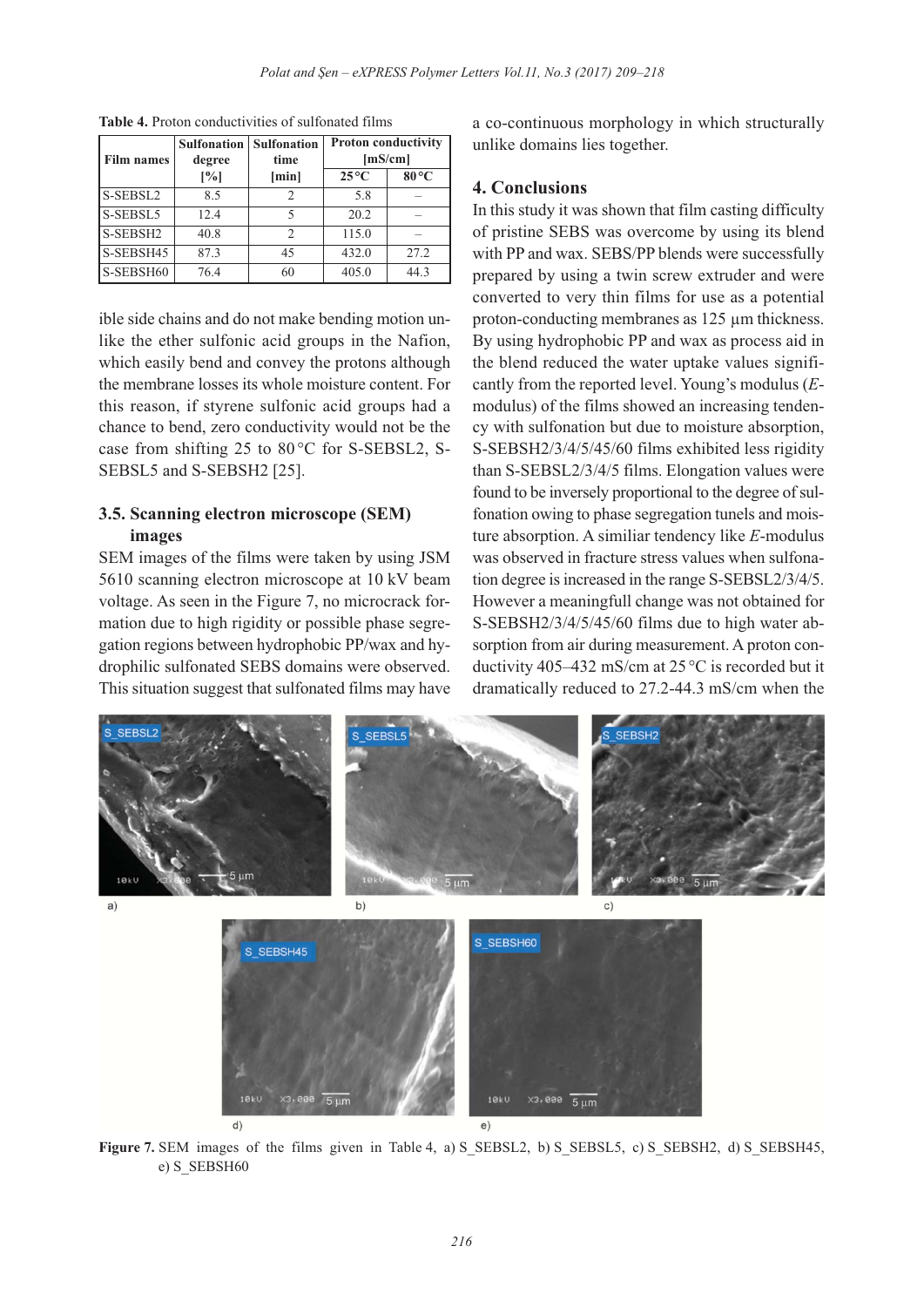temperature was elevated to 80 °C due to the unability of films to retain their moisture content. It can be concluded that with improved water uptake values and higher proton conductivities, prepared films of SEBS blends seem to be promising low cost alternative. However in situ fuel cell tests have to be carried out in order to examine the cyclic thermo-mechanical durability and thermo-chemical resistance for making more precise conclusion about their usability as proton exchange membrane.

#### **Acknowledgements**

The authors gratefully acknowledge financial support through the TUBITAK Research Project TBAG-112T628 and Hacettepe University 010D05601.001 project. The authors also wish to thank the UNIDO-ICHET Turkey branch for permission to use the laboratories and Gülşah Yeğen Özalp for his help.

#### **References**

- [1] Healy J., Hayden C., Xie T., Olson K., Waldo R., Brundage M., Gasteiger H., Abbott J.: Aspects of the chemical degradation of PFSA ionomers used in PEM fuel cells. Fuel Cells, 5, 302–308 (2005). https://doi.org/10.1002/fuce.200400050
- [2] Wilkinson D. P., Zhang J., Hui R., Fergus J., Li X.: Proton exchange membrane fuel cells: Materials properties and performance. CRC Press, London (2009).
- [3] Singha S., Jana T., Modestra J. A., Kumar A. N., Mohan S. V.: Highly efficient sulfonated polybenzimidazole as a proton exchange membrane for microbial fuel cells. Journal of Power Sources, **317**, 143–152 (2016). https://doi.org/10.1016/j.jpowsour.2016.03.103
- [4] Watanabe M., Tsurumi K., Mizukami T., Nakamura T., Stonhart P.: Activity and stability of ordered and disordered Co-Pt alloys for phosphoric acid fuel cells. Journal of the Electrochemical Society, **141**, 2659–2668 (1994). https://doi.org/10.1149/1.2059162
- [5] Lysova A. A., Ponomarev I. I., Yaroslavtsev A. B.: Composite materials based on polybenzimidazole and inorganic oxides. Solid State Ionics, **188**, 132–134 (2011). https://doi.org/10.1016/j.ssi.2010.10.010
- [6] Maity S., Jana T.: Soluble polybenzimidazoles for PEM: Synthesized from efficient, inexpensive, readily accessible alternative tetraamine monomer. Macromolecules, **46**, 6814–6823 (2013). https://doi.org/10.1021/ma401404c
- [7] Ghosh S., Sannigrahi A., Maity S., Jana T.: Role of clays structures on the polybenzimidazole nanocomposites: Potential membranes for the use in polymer electrolyte membrane fuel cell. Journal of Physical Chemistry C, **115**, 11474–11483 (2011). https://doi.org/10.1021/jp202672s
- [8] Holden G., Kricheldorf H. R., Quirk P. R.: Thermoplastic elastomers. Hanser, Cincinnati (2004).
- [9] Kim J., Kim B., Jung B.: Proton conductivities and methanol permeabilities of membranes made from partially sulfonated polystyrene-block-poly(ethylene-ranbutylene)-block-polystyrene copolymers. Journal of Membrane Science, **207**, 129–137 (2002). [https://doi.org/10.1016/S0376-7388\(02\)00138-2](https://doi.org/10.1016/S0376-7388(02)00138-2)
- [10] Hwang H. Y., Koh H. C., Rhim J. W., Nam S. Y.: Preparation of sulfonated SEBS block copolymer membranes and their permeation properties. Desalination, **233**, 173– 182 (2008).

```
https://doi.org/10.1016/j.desal.2007.09.040
```
- [11] Mokrini A., Huneault M. A.: Proton exchange membranes based on PVDF/SEBS blends. Journal of Power Sources, **154**, 51–58 (2006). https://doi.org/10.1016/j.jpowsour.2005.04.021
- [12] Mokrini A., Huneault M. A., Shi Z., Xie Z., Holdcroft S.: Non-fluorinated proton-exchange membranes based on melt extruded SEBS/HDPE blends. Journal of Membrane Science, **325**, 749–757 (2008). https://doi.org/10.1016/j.memsci.2008.08.051
- [13] Sengupta P.: Morphology of thermoplastic elastomer blends. PhD Thesis. University of Twente, Enschede (2004).
- [14] Venestra H., van Lent B. J. J., van Dam J., de Boer A. P.: *Co*-continuous morphologies in polymer blends with SEBS block copolymers. Polymer, **40**, 6661–6672 (1999).

[https://doi.org/10.1016/S0032-3861\(98\)00875-1](https://doi.org/10.1016/S0032-3861(98)00875-1)

- [15] Mae H., Omiya M.: Toughening mechanism of pp with bimodal distributed SEBS particle size. in 'Proceedings of XIth International Congress and Exposition Orlando, USA' p.7 (2008).
- [16] Ohlsson B., Hassender H., Törnell B.: Blends and thermoplastic interpenetrating polymer networks of polypropylene and polystyrene-*block*-poly(ethylene-*stat*butylene)-*block*-polystyrene triblock copolymer. 1:Morphology and structure-related properties. Polymer Engineering and Science, **36**, 501–510 (1996). https://doi.org/10.1002/pen.10436
- [17] Sengupta P., Noordermeer J. W. M.: A comparative study of different techniques for microstructural characterization of oil extended thermoplastic elastomer blends. Polymer, **46**, 12298–12305 (2005). https://doi.org/10.1016/j.polymer.2005.10.075
- [18] Polat K.: Development of styrene-(ethylene-buthylene)styrene (SEBS) based composite polyelectrolyte membrane. PhD. Thesis, Hacettepe University, Ankara (2013).
- [19] Kwee T., Mauritz K. A., Beyer F. L.: Poly[styrene-*b*maleated (ethylene/butylene)-*b*-styrene] (mSEBS) block copolymers and mSEBS/inorganic nanocomposites: I. Morphology and FTIR characterization. Polymer, **46**, 3871–3883 (2005).

https://doi.org/10.1016/j.polymer.2005.02.076

[20] Ganguly A., Bhowmick A. T.: Sulfonated styrene-(ethylene-*co*-butylene)-styrene/montmorillonite clay nanocomposites: Synthesis, morphology, and properties. Nanoscale Research Letters, **3**, 36–44 (2007). https://doi.org/10.1007/s11671-007-9111-3